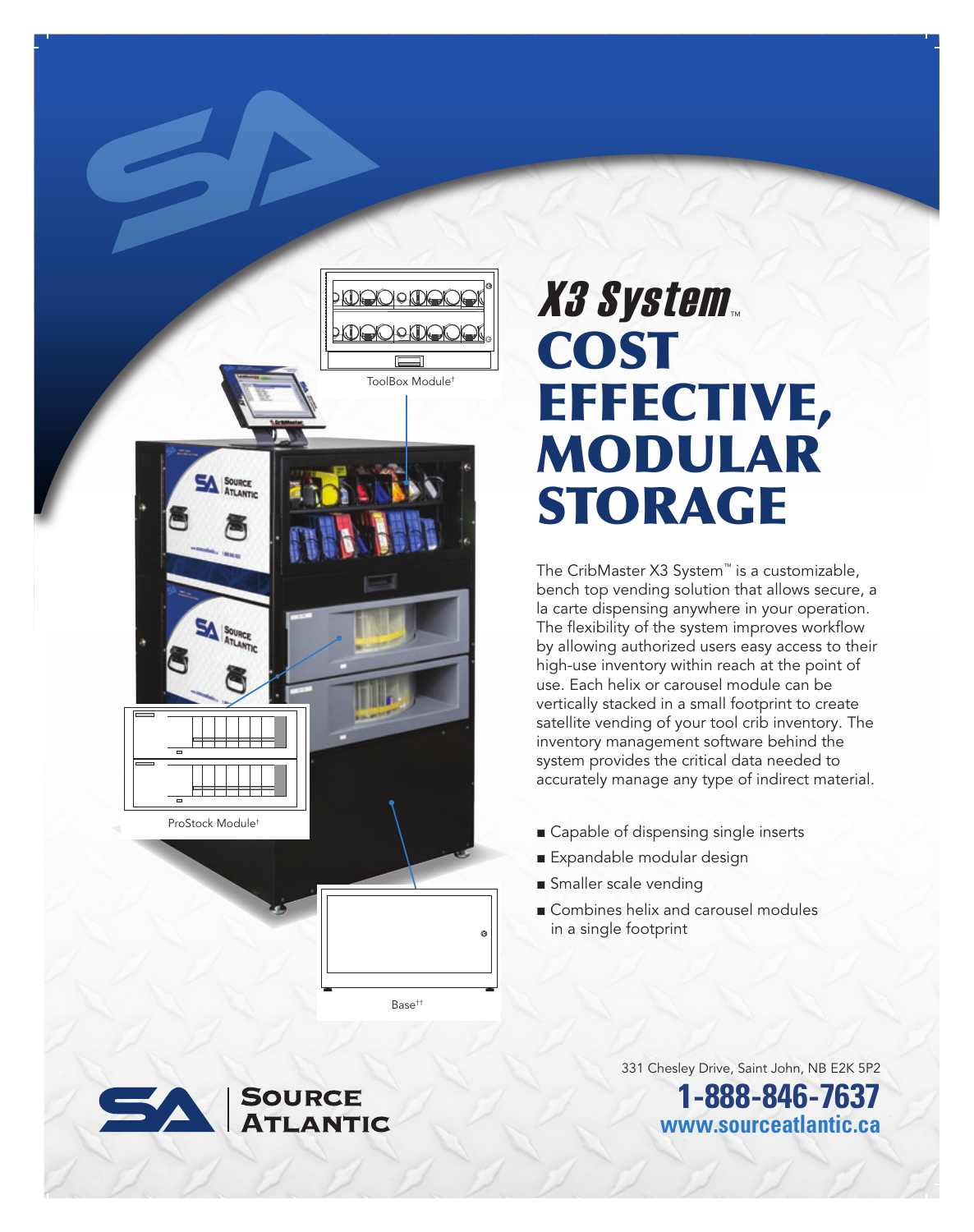

## CONFIGURATIONS **X3 System**

The X3 System™ modules come in main and auxiliary units, same as in their full sized ToolBox™ and ProStock™ counterparts. Paired with the expansion module, you can achieve greater flexibility for an expandable cost effective solution.

#### ToolBox Module

| <b>Single Helix Configuration</b>                                                                                          |      |      |      |      |      |      |      |      |      |      |
|----------------------------------------------------------------------------------------------------------------------------|------|------|------|------|------|------|------|------|------|------|
| Helix count                                                                                                                | 5    |      | -8   | 9    | 10   | 12   | 15   | 18   | 24   | -32  |
| Slot depth* (in)                                                                                                           | 4.04 | 2.90 | 2.51 | 2.25 | 2.02 | 1.66 | 1.30 | 1.05 | 0.75 | 0.53 |
| Each single helix shelf can hold 10 SKUs in a 2.5 in opening<br>Shelf height 5.5-7.25 in<br>Maximum shelf capacity 100 lbs |      |      |      |      |      |      |      |      |      |      |

### ProStock Module

| <b>Usable Carousel Bin Dimensions</b> |     |     |     |     |     |         |      |      |      |    |
|---------------------------------------|-----|-----|-----|-----|-----|---------|------|------|------|----|
| Section divide                        |     |     |     |     |     | $\circ$ |      |      |      | 10 |
| Front width (in)                      | 1.2 | 2.4 | 3.6 | 4.8 |     | 7.2     | 8.4  | 9.6  | 10.8 | 12 |
| Back width (in)                       |     | .19 | .38 | .56 | .75 | .94     | 1.13 | 1.32 | 1.51 |    |
| .<br>.<br>__                          |     |     |     |     |     |         |      |      |      |    |

Each carousel bin height is 9.6 in and depth is 4.75 in

Carousels are field-configurable

Maximum carousel capacity 35 lbs

#### Accessories

■ V-channel mini helix to vend small narrow items such as single cutting tool insert boxes and earplugs

| Mini Helix Configuration |  |      |    |  |  |  |
|--------------------------|--|------|----|--|--|--|
| Helix count              |  |      | າາ |  |  |  |
| Slot depth* (in)         |  | ባ 96 |    |  |  |  |

- Vertical inner helix partition to vend narrow items such as end mills and pens
- Riser platform to vend short items such as battery packs
- Flip bar pusher as an alternative to the vertical partition to vend items such as narrow insert boxes and end mill boxes
- Auger had 30 slots for vending small items such as single cutting tool inserts and welding tips



V-channel & Mini Helix Vertical Partition

Riser Platform Flip Bar Pusher

Auger



- †† Base is available with or without a cabinet door
- \*Not the actual size of opening. Slot depth is measured from the peak of one spiral pitch ot the next.

331 Chesley Drive, Saint John, NB E2K 5P2

**1-888-846-7637 www.sourceatlantic.ca**

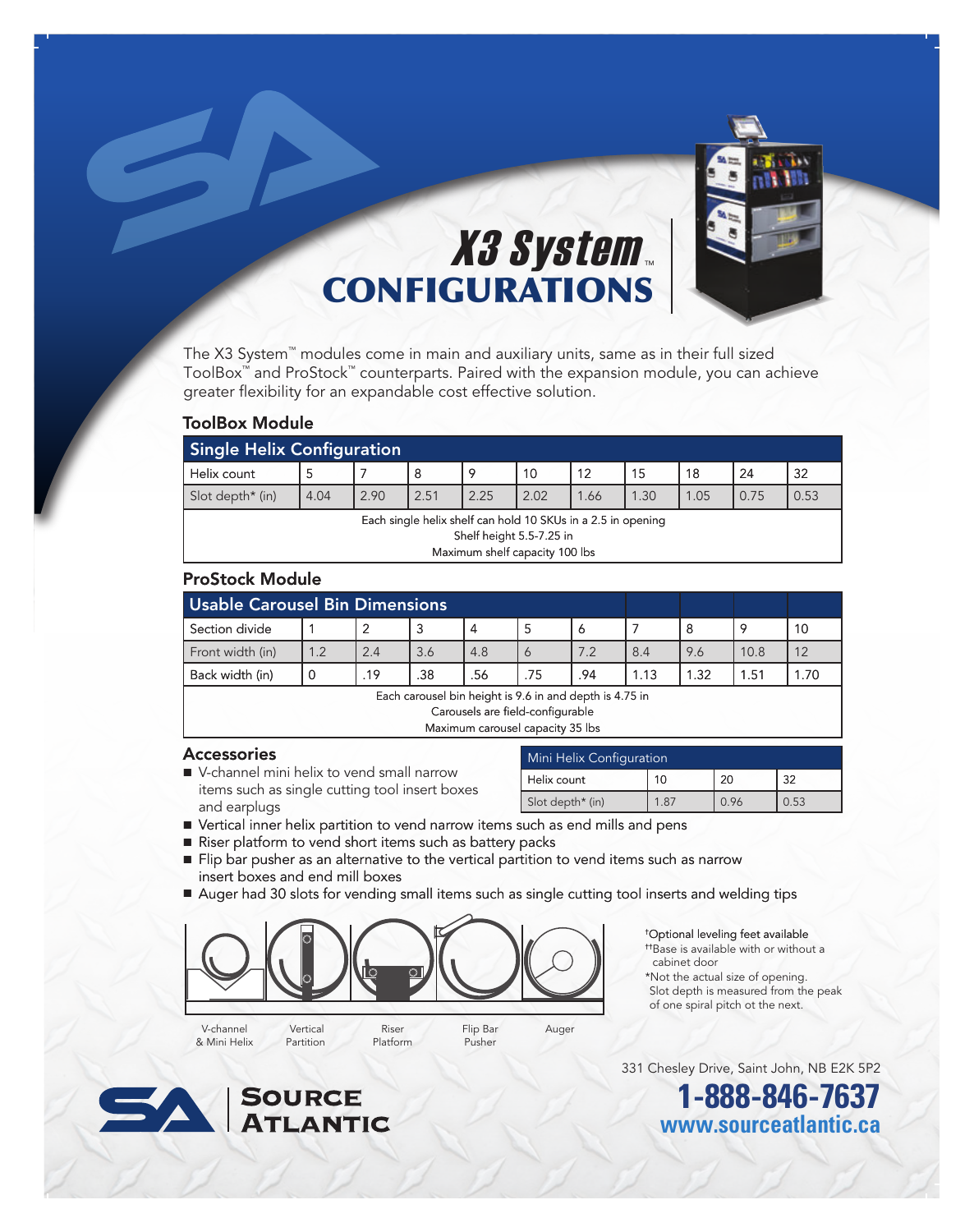

# ISSUE PROCESS **X3 System**

Combining carousel and helix-style dispensing makes vending from the X3 system an easy process.

- 1. Authenticate: The user self-authenticates with an employee badge or other optional login methods and enters user-defined cost centers if required.
- 2. Select: Through the touchscreen interface, the user selects the item(s) from the item image screen or item description displayed.
- 3. Issue: The user selects the issue function and removes dispensed item(s).
- 4. Record: The software records the transactions and the database is updated.

### **SOFTWARE** FUNCTIONS

### CribMaster Software

- Item/group level access
- ERP integration
- User-defined cost centers
- Track real-time data<br>■ Issue bu kits
- 

### Point-of-Use Interface (ATR)

- User specific multi-language support
- Favorite items list by employees
- Vend by item images



### SUGGESTED PRODUCT **TYPES**

The X3 modules™ is tailored to dispense PPE and cutting tools such as:

- Single or multi-pack inserts
- Batteries
- Safety glasses
- Filters
- Tape
- Fasteners
- Welding tips



331 Chesley Drive, Saint John, NB E2K 5P2

**1-888-846-7637 www.sourceatlantic.ca**